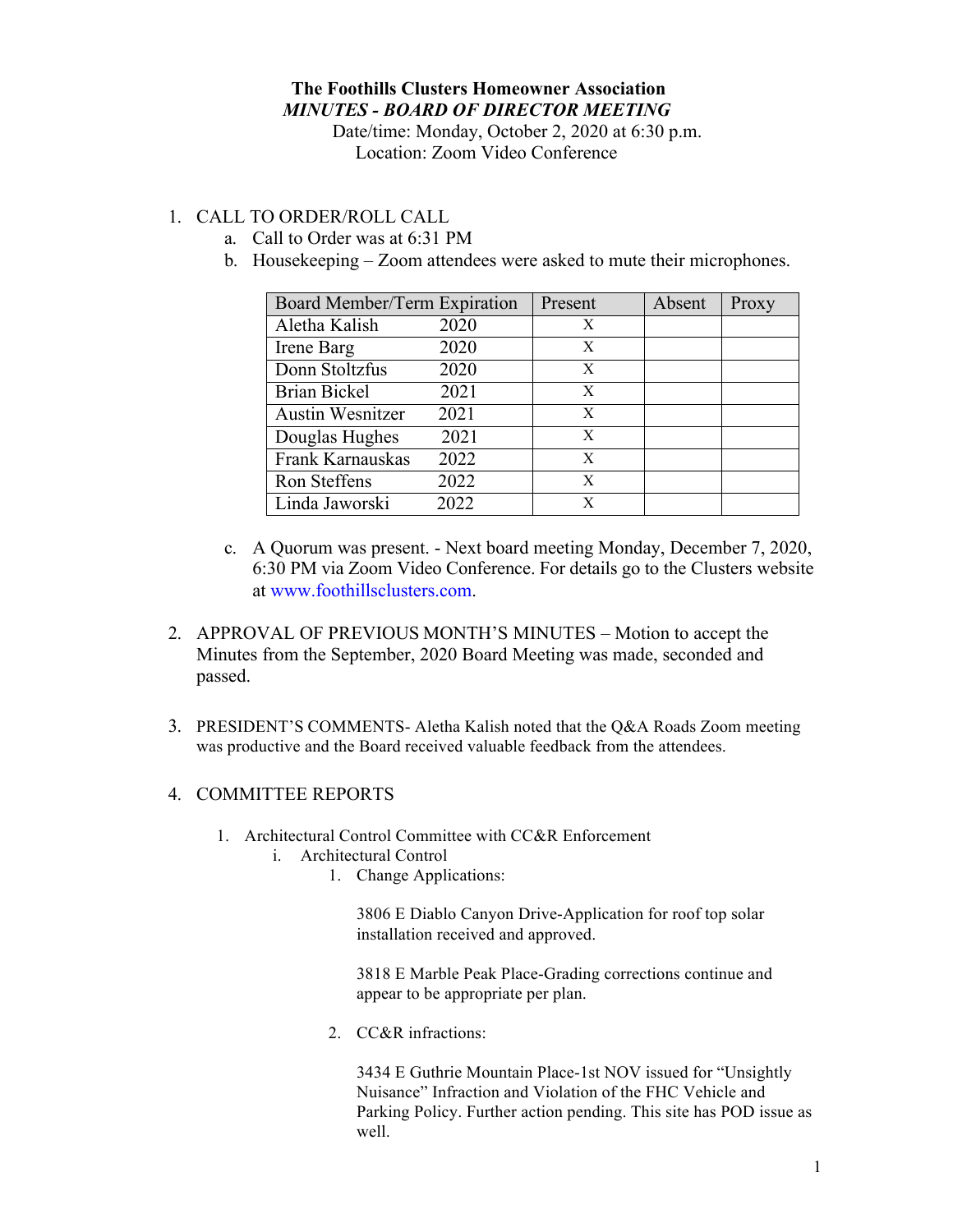3. Miscellaneous Actions:

3854 E Marble Peak-Homeowner requested permission for street parking during an estate sale and temporary roll-off at driveway. Parking and Traffic plan reviewed. Permission granted for both requests. There were lots of cars, but no complaints.

6805 N Cascade Spring Pl – Homeowner has parked a Camper on the property. Will monitor this situation

- 2. Landscape & Roads Committee
	- i. Roads report Received a \$1.25 million quote from Tucson Asphalt. The revised RFP will include language that enforces relocating utilities like Century Link and Comcast to be deep enough to allow repaving our roads.
	- ii. Landscape report
		- The \$1300/yr proposal from La Cholla Landscaping to clean up the Clusters entrances and the cul-de-sac islands will move forward.
- 3. Business Process Committee A ballot with list of candidates and the assessment increase have been mailed.
- 4. Communications Committee The Constant Contact subscription was dropped.
- 5. Finance Committee
	- i. Treasurer's Report Reviewed balance sheet and budget comparison.
- 6. Welcoming Committee There were no homes sold in October 2020.
- 7. OLD BUSINESS
	- i. Legal Representation We will ask our attorney, Carpenter, Hazelwood to give a presentation at the November Board meeting.
- 8. NEW BUSINESS
- 9. MASTER ASSOCIATION
	- i. Next meeting is tomorrow, Tuesday, October 6, 2020 4:30-5:30 P.M. at Manzanita School.
	- ii. ADJOURN Meeting was adjourned at 7:44 p.m.

## **The Board of Directors can adjourn to Executive Session based on the following:**